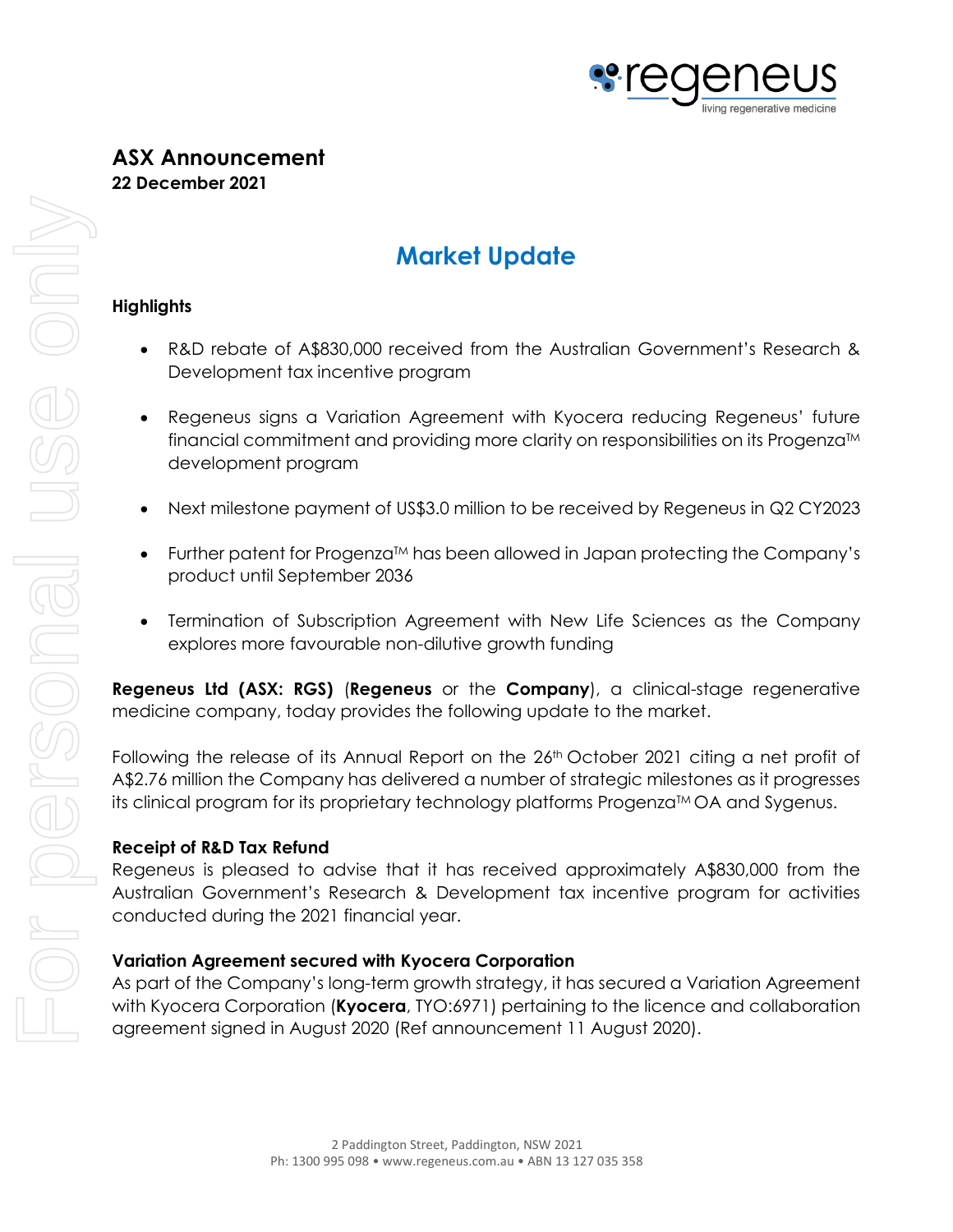

Under the terms of the original agreement Kyocera will exclusively develop and commercialise Regeneus' lead stem cell platform technology Progenza™ for the treatment of Knee Osteoarthritis (Knee OA) in Japan. The Variation Agreement now clarifies the specific responsibilities of both Kyocera and Regeneus and reduces the Company's future financial commitment to the development program.

The Agreement also provides increased visibility and certainty for obtaining conditional Pharmaceuticals and Medical Devices Agency (PMDA) approval in Japan.

The Agreement retains the milestone payments due to Regeneus on the completion of certain milestones through the development program. The next milestone payment of US\$3.0 million will be received by the Company in Q2 CY23 and which was previously expected in December 2022.

To date Regeneus has received JPY 100 million and US\$4.0 million in milestone payments from Kyocera upon signing the agreement and delivering the initial data package.

Regeneus expects to receive a further US\$13.0 million in milestones payments from Kyocera for the duration of the agreement as well as single to high double-digit royalties on all future Progenza™ OA product sales in Japan based on future reimbursement prices.

Securing this Variation Agreement represents a significant achievement for the Company by reducing its financial commitment to the program and demonstrates the commercial potential of Progenza™ in the global market for advanced treatment of knee osteoarthritis, representing a US\$6.1 billion market opportunity.

## **Further Japanese patent allowed**

Additionally, and as part of the ongoing development program with Kyocera, Regeneus is pleased to announce that a new patent has been allowed in Japan (file number JPO 2018- 530940) protecting the Company's Progenza™ product until September 2036. The patent focuses on product composition and will enable the Company to protect Progenza<sup>TM</sup> market exclusivity for an extended period.

## **Termination of placement arrangements with New Life Sciences**

Regeneus' Board of Directors together with New Life Sciences Capital, LLC ('**New Life Sciences')** have mutually agreed to terminate the Subscription Agreement relating to a three-stage placement (the "**Placement**") which was entered into in May 2021 (Ref announcement 7 May 2021).

As originally announced, the Placement was for up to A\$4.5 million of the Company's ordinary shares ("**Shares**") to US based institutional investor, New Life Sciences.